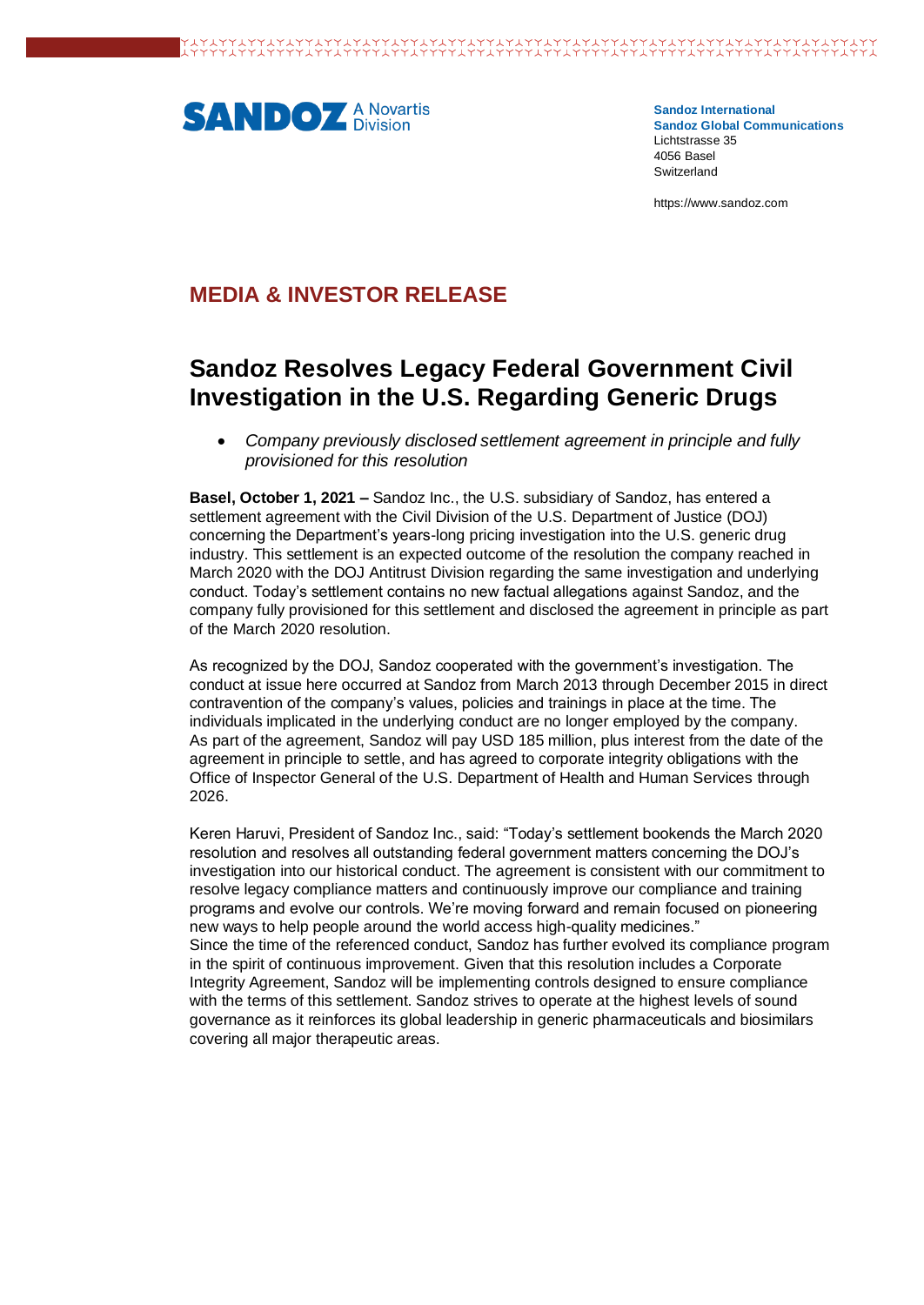#### **Disclaimer**

This press release contains forward-looking statements within the meaning of the United States Private Securities Litigation Reform Act of 1995. Forward-looking statements can generally be identified by words such as "expected," "provisioned," "will," "commitment," "to resolve," "continuously," "evolve," "further evolved," "implementing," "strives," "to operate," "portfolio," "purpose," "ambition," or similar terms, or by express or implied discussions regarding potential marketing approvals, new indications or labeling for the generic and biosimilar products described in this press release, or regarding potential future revenues from such products, or regarding the resolution, the settlement agreement, the investigation into the generic pharmaceutical industry, our corporate integrity obligations, and the compliance activities described in this press release. You should not place undue reliance on these statements. Such forward-looking statements are based on our current beliefs and expectations regarding future events, and are subject to significant known and unknown risks and uncertainties. Should one or more of these risks or uncertainties materialize, or should underlying assumptions prove incorrect, actual results may vary materially from those set forth in the forward-looking statements. There can be no guarantee that the ongoing and future enhancements to our compliance activities, including with regards to our corporate integrity obligations, will be successful, or achieve any particular outcome, or in any particular time frame. Neither can there be any guarantee that the investigational or approved products described in this press release will be submitted or approved for sale or for any additional indications or labeling in any market, or at any particular time. Nor can there be any guarantee that such products will be commercially successful in the future. In particular, our expectations regarding the resolution, the settlement agreement, the ongoing and future enhancements to our compliance activities, including with regards to our corporate integrity obligations, and such products could be affected by, among other things, the possibility that our enhanced compliance activities may not successfully prevent or detect all future improper activities; regulatory actions or delays or government action generally; the uncertainties inherent in research and development, including clinical trial results and additional analysis of existing clinical data; the particular prescribing preferences of physicians and patients; competition in general, including potential approval of additional generic or biosimilar versions of such products; global trends toward health care cost containment, including government, payor and general public pricing and reimbursement pressures and requirements for increased pricing transparency; litigation outcomes, including intellectual property disputes or other legal efforts to prevent or limit Sandoz from selling its products; general political, economic and business conditions, including the effects of and efforts to mitigate pandemic diseases such as COVID-19; safety, quality, data integrity, or manufacturing issues; potential or actual data security and data privacy breaches, or disruptions of our information technology systems, and other risks and factors referred to in Novartis AG's current Form 20-F on file with the US Securities and Exchange Commission. Novartis is providing the information in this press release as of this date and does not undertake any obligation to update any forward-looking statements contained in this press release as a result of new information, future events or otherwise.

#### **About Sandoz**

Sandoz, a Novartis division, is a global leader in generic pharmaceuticals and biosimilars. Our purpose is to pioneer access for patients by developing and commercializing novel, affordable approaches that address unmet medical needs. Our ambition is to be the world's leading and most valued generics company. Our broad portfolio of high-quality medicines, covering all major therapeutic areas, accounted for 2020 sales of USD 9.6 billion.

Sandoz is on Twitter. Sign up to follow @Sandoz global a[t http://twitter.com/Sandoz\\_Global](http://twitter.com/Sandoz_Global)